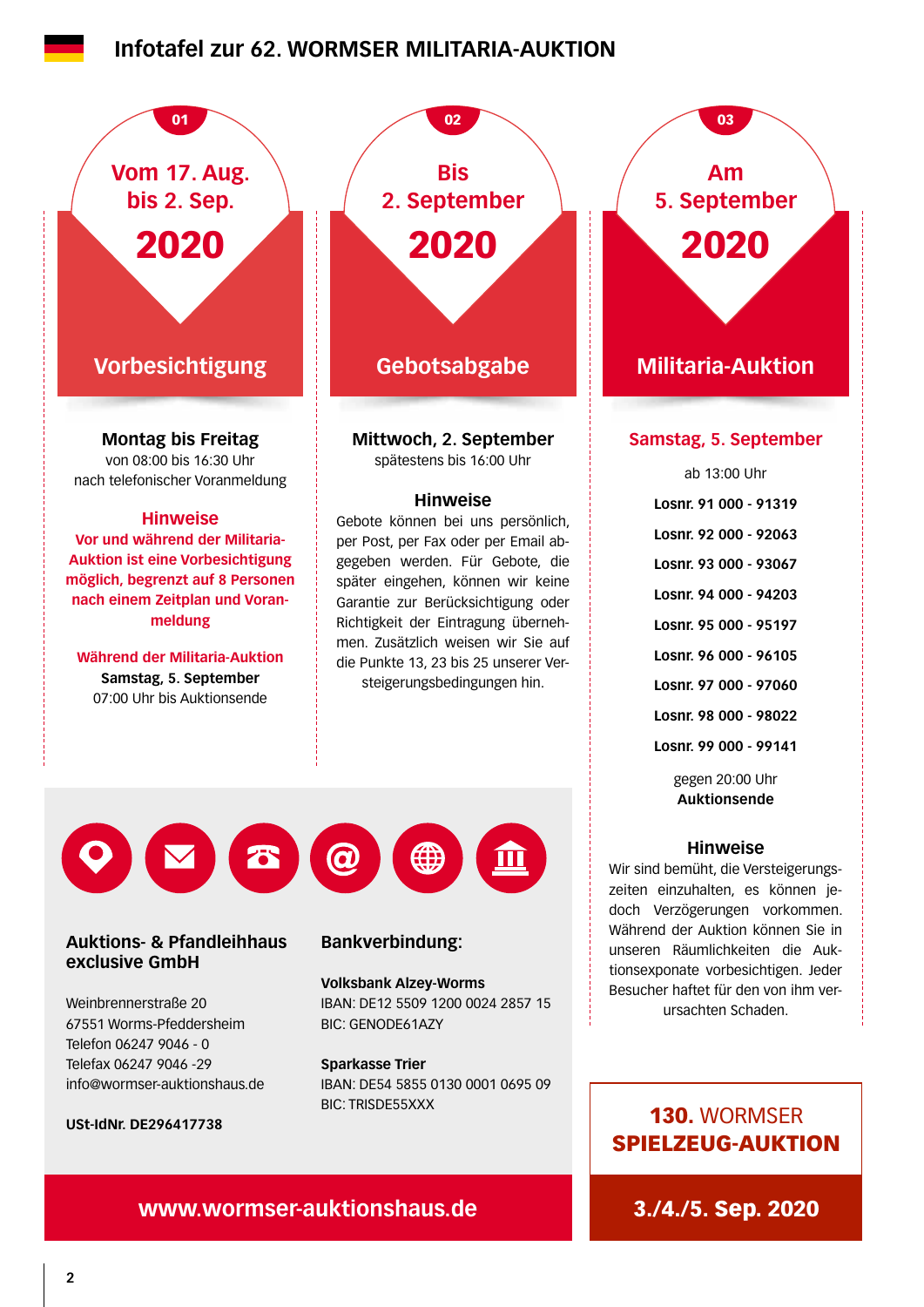## **Infotafel zur 62. WORMSER MILITARIA-AUKTION**



**Montag bis Freitag**

von 08:00 Uhr bis 16:30 Uhr nach telefonischer Voranmeldung

#### **Hinweise**

Ersteigerer, die in der Versteigerungsliste angekreuzt haben, dass Sie ihre Auktionsexponate bei uns abholen oder den Zuschlag auf Lose erhalten die nur für Selbstabholer sind, bitten wir nach der Auktion die Abholung innerhalb von vier Wochen zu veranlassen. Ansonsten werden Lagerkosten i. H. v. 30,00 Euro je Monat fällig!

**Selbstabholung Einlieferungen Nächste Auktion** 04 05 05 06 **Bis 16. Oktober** 2020

#### **zur 63. WORMSER MILITARIA-AUKTION**

**Montag bis Freitag** 

von 08:00 Uhr bis 16:30 Uhr

**Einlieferungsschluss**  16. Oktober 2020

#### **Hinweise**

Einlieferungen von Auktionsexponaten sind jederzeit erwünscht. Bei größeren Objekten ist eine Übernahme bei Ihnen zu Hause möglich. Abholungen sind in Deutschland und im nahen europäischen Ausland möglich.

**Am 5. Dezember** 2020

### **Samstag, 5. Dezember**

Ab sofort beginnen unsere sachkundigen Mitarbeiter mit den Vorbereitungen für die nächste Wormser Militaria-Auktion, sodass die eingelieferten Sammlerstücke optimal und einem großen Bieterpublikum zum besten Preis präsentiert werden können. Durch unser Auktionshaus erhalten Einlieferer und Bieter die perfekte Plattform.Wir freuen uns schon heute über Ihre Einlieferungen und Gebote.

Ihr Wormser Auktionsteam



QR-CODE

**Infotafel zur 62. WORMSER MILITARIA-AUKTION**

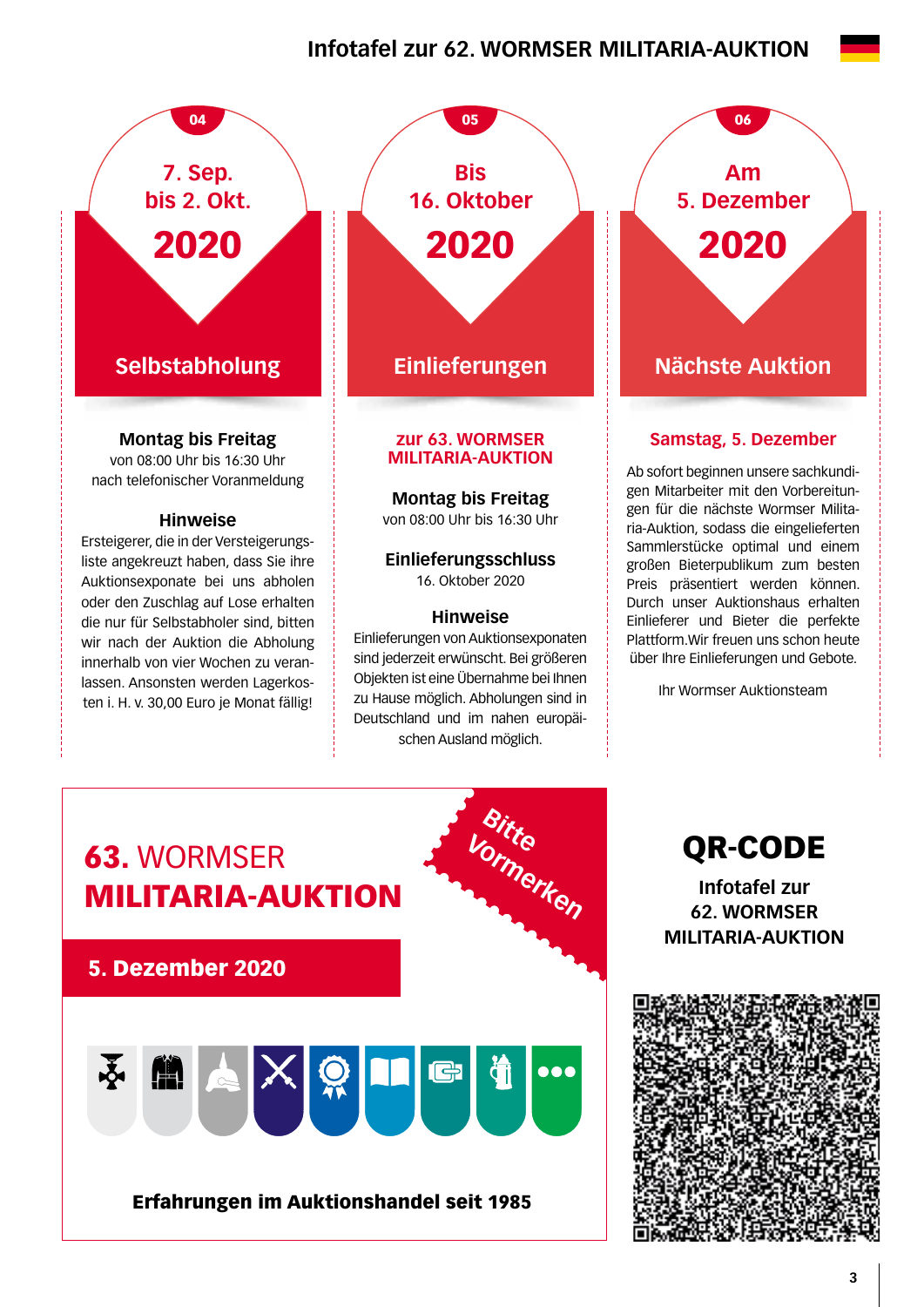

#### **VAT ID number DE296417738**

## **www.wormser-auktionshaus.de** 3/4/5 Sep. 2020